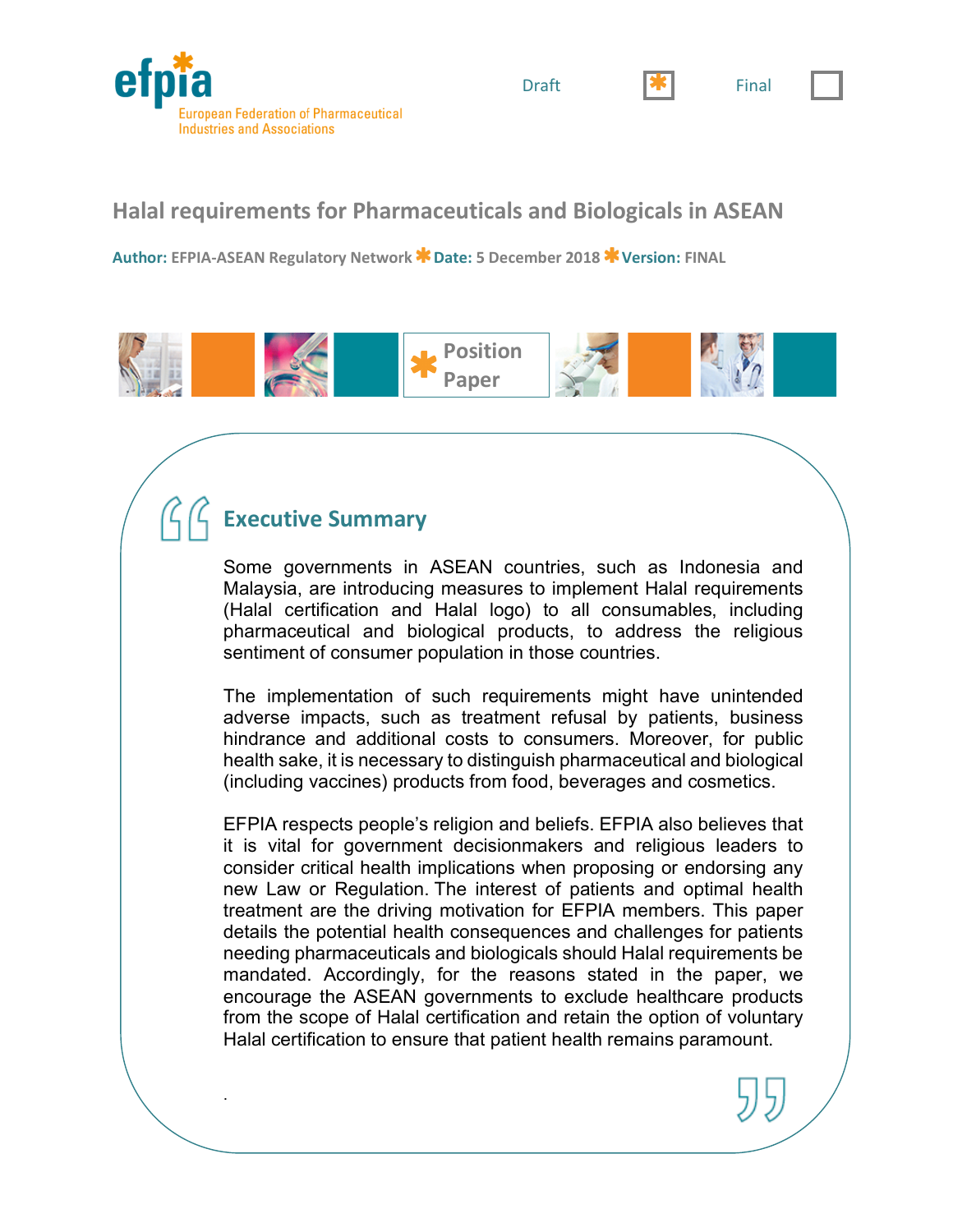# **Table of contents**





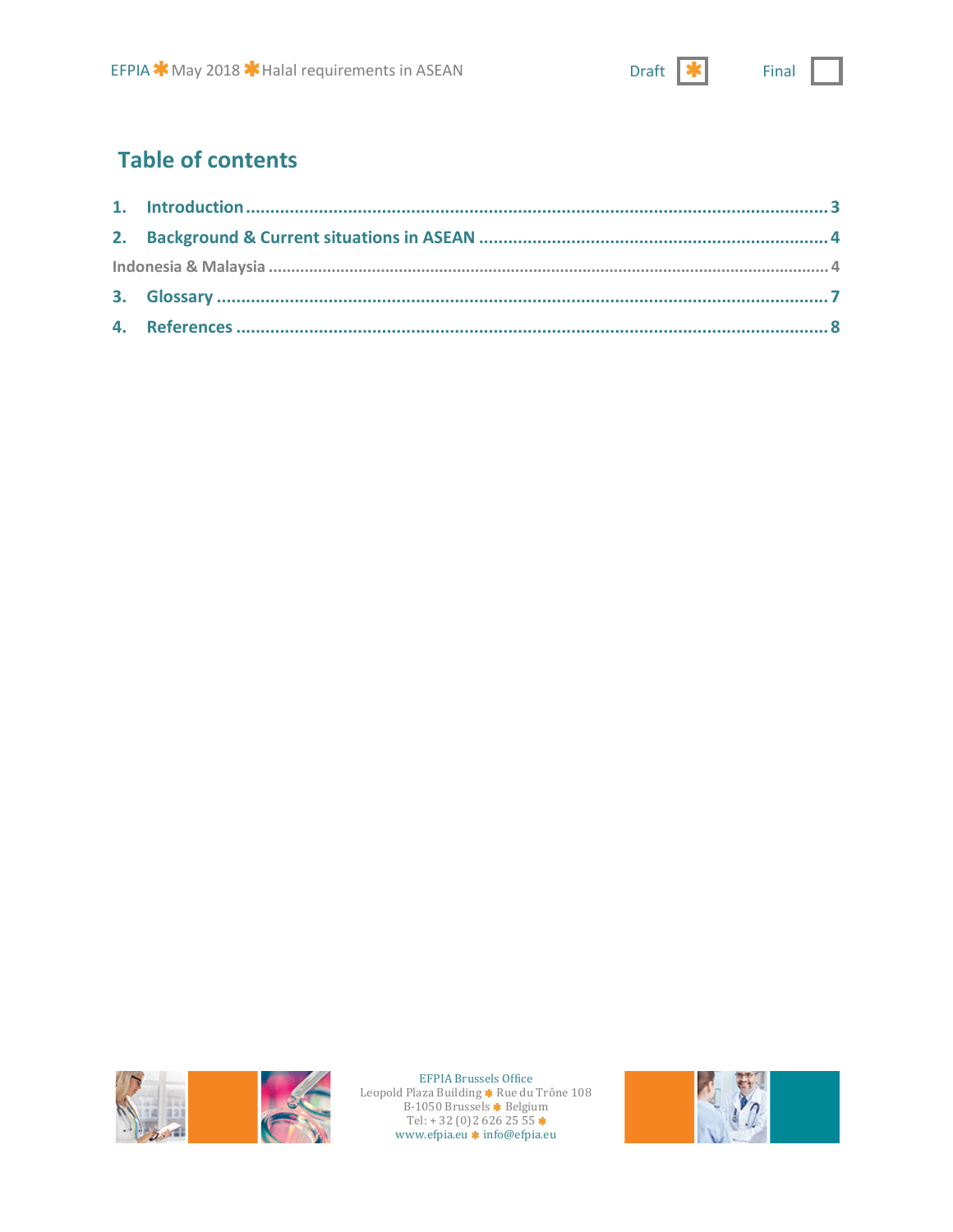# **1. Introduction**

Recently, some ASEAN countries have been considering implementing Halal certification and Halal/non-Halal logo to pharmaceuticals, biologicals (including vaccines) and even medical devices, to address the religious sentiment of consumer population.

Such measures might hinder the treatment options of patients relying on Halal medications.

#### **Potential impact on public health and access to medicines**

If patients refuse to receive certain treatments and/or preventive care (vaccines) because the products to be administered are not labeled Halal, it will limit patients' access to optimal health treatment. In addition, given the life-saving nature of many pharmaceutical products and vaccines, these products cannot be consumed by choice like food and beverages. They are generally prescribed by doctors according to the patients' specific conditions and there might be no other alternative to these prescribed products.

Refusal of medication may not only limit treatment options to patients, it inadvertently also elevates the risk for their health condition. In cases where patient refuse to get vaccinated or refuse vaccination for their children, disease conditions that could have been eliminated or under controlled situation in a country could resurface and pose serious hazard to public health.

### **Increased complexity in managing logistics, administrative cost and implementation on the ground due to separation of facilities for halal and nonhalal commodities**

Conforming to Halal assurance requires the establishment of (but not limited to): (i) separated Halal and non-Halal (i.e. containing porcine, blood) manufacturing facilities, (ii) additional cleaning process (iii) applications for Halal certification and audit, (iv) affixing of Halal or non-Halal label, and (v) a Halal Supervisor in the manufacturing facility. All relevant assessments will need to be repeated/re-validated in order to incorporate the aspects of Halal assurance. Achieving the rigor in the repeated studies is extremely costly and time-consuming (many years). If companies are not able to complete and obtain Halal approval on time, it will impact the product supply and can result in market shortage of life-saving products. Additionally, multinational companies extensively engage third-party services (e.g. raw material supplier), who will be required to be Halal certified and audited for compliance.



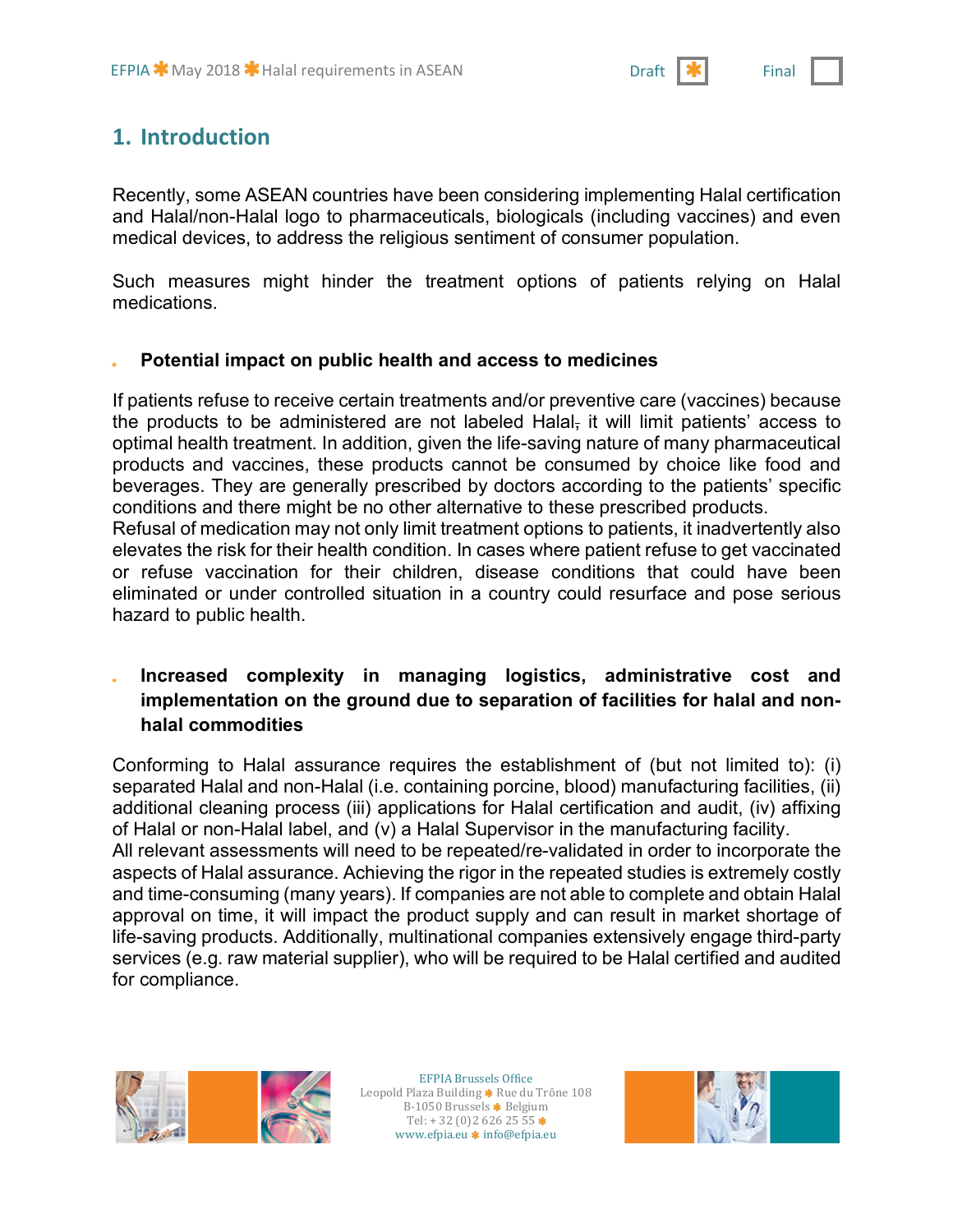#### **Increased cost to consumers**

Halal certification process, separation of Halal and non-Halal manufacturing facilities, additional cleaning process, setting up of Halal assurance systems, training of qualified Halal personnel, Halal certification renewal, Halal on-site inspection, as well as the use of Halal transportation and distribution facilities will inevitably lead to additional costs for the industry, to be subsequently passed on to consumers. Increased cost of medicines will create barriers for consumers to access life-saving products.

## **2. Background & Current situations in ASEAN**

**Indonesia & Malaysia**

#### **INDONESIA**

The Indonesia government issued a Law on Halal Product Assurance (so called the "Halal Law") on 17 October 2014 (UU Jaminan Produk Halal No. 33/20141), making Halal certification and labeling mandatory for food and/or services related to food and beverages, medicines, cosmetics, chemical products, biological products, geneticallyengineered products, and any other products which are applied, used or utilized by people in Indonesia. The Halal Law requires pharmaceutical and biological products to comply with Halal certification and labeling from October 2019 onwards.

The Halal Law needs implementation Regulations, that were planned to be issued within 5 years after 17 October 2014. However, due to ongoing discussions between the different official governing bodies, including Indonesia Ministry of Health (MoH) and Ministry of Religious Affairs (MORA), as well as the Industry's constant advocacy efforts on the Halal Regulations, the implementation of the Halal Law remains uncertain until today. The Indonesia MoH supports the Industry's position<sup>2</sup> requesting the exclusion of pharmaceuticals and biologicals from the scope of the Regulation, or alternatively implementing Halal requirements for pharmaceuticals and biologicals on a voluntary basis, and without display of a non-Halal logo on the packs. The Ministry of Industry has also expressed concerns over the negative impact of the Halal Law on the economy.

In April 2018, the Indonesia MoH and the Halal Product Assurance Agency (BPJPH – Badan Penyelenggara Jaminan Produk Halal in Bahasa Indonesia) have agreed on a 'voluntary' Halal implementation to pharmaceuticals and biologicals, i.e. that non-Halal products could stay on the market and will not need to be labeled non-Halal as long as the Halal alternatives are not yet available. Moreover, in October 2018, the Government has agreed in principle to remove the implementation deadline for pharmaceuticals and biologicals from the Halal Implementing Regulation, meaning that they will be last in the



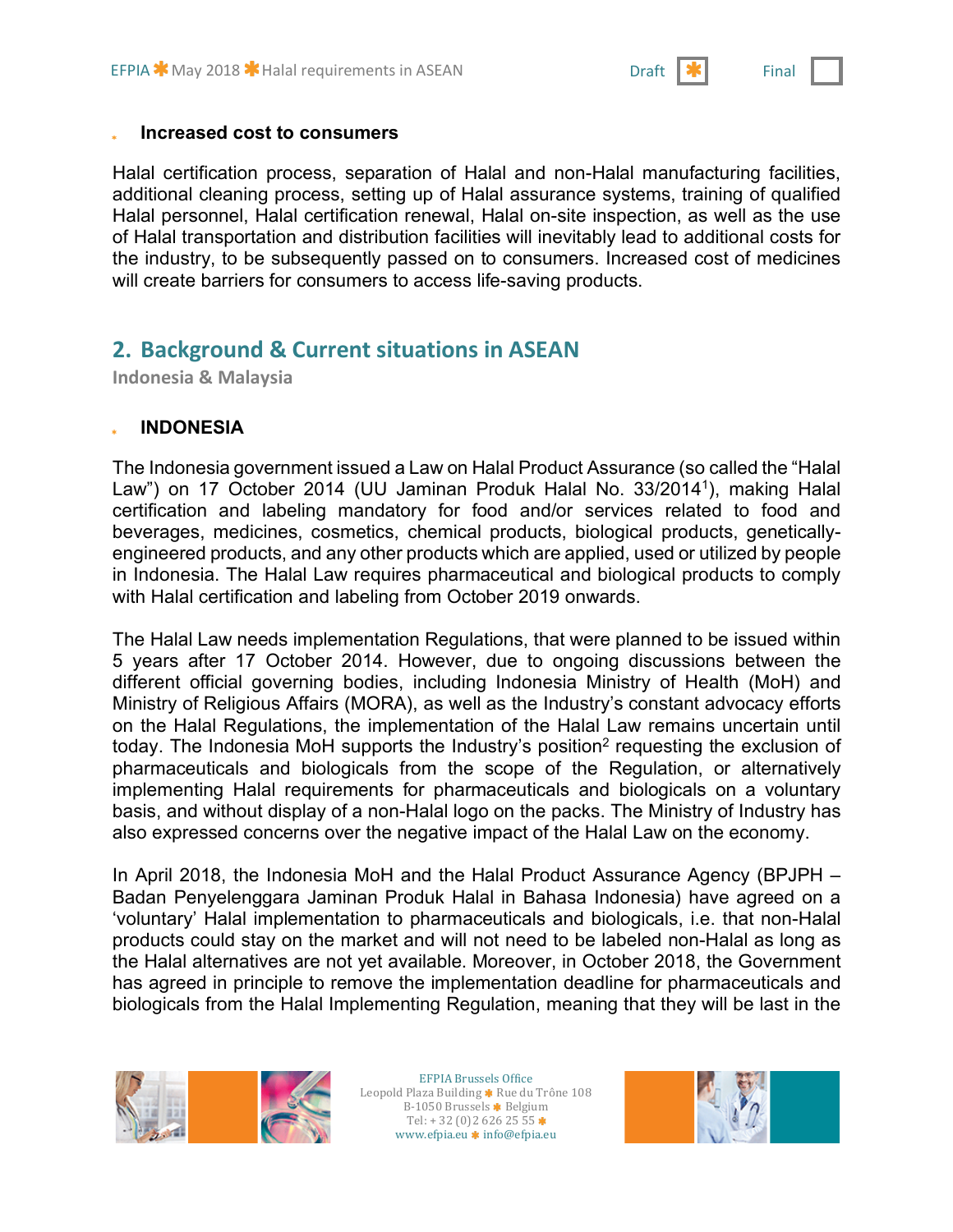implementation stage. The above recent developments need to be further confirmed and regulated by a Presidential Decree, currently expected to be released before end of 2018.

For a final assessment of the impact and implications of the Halal Law, the industry must wait for the finalization and publication of the implementation Regulations, which should further detail the technical parameters for Halal certification.

The Halal Law contains provisions stipulating that Halal certificates can only be issued by the Halal Product Assurance Agency (BPJPH), and Halal labels will be made mandatory on packaging materials of food and beverages, cosmetics, chemical products, pharmaceutical and biological products.

BPJPH was established in 2017 under the Ministry of Religious Affairs (MORA) and will lead the Halal certification services.

**We can expect the following changes and impacts if the Halal Regulations mandate the application of Halal requirements to pharmaceuticals and biologicals in Indonesia:** 

- $\triangleright$  Halal and non-Halal logo/label will become mandatory;
- Ø 'Halal By Design' concept (similar to 'Quality by Design' concept) will start;
- $\triangleright$  Halal supervisor(s) will need to be employed in the pharmaceutical organization;
- $\triangleright$  Index Book on Halal API and Excipients will be released;
- Ø Halal Good Manufacturing Practices (GMP) for pharmaceutical and biological products will be developed.

If it is confirmed that all the requests for Halal certification, from any drug product manufacturers as well as API, excipient and raw material manufacturers, should be submitted to the BPJPH, it will be highly challenging to operate on time. Certification also implies inspections of all relevant production sites by BPJPH.

### **MALAYSIA**

The Malaysia Halal Standards for Pharmaceuticals "MS 2424:2012 – General guidelines<sup>"3</sup> are the first Halal certification standards published in the world. The Malaysian government allows companies to apply for Halal certification on a voluntary basis (www.halal.gov.my).

JAKIM (Jabatan Kemajuan Islam Malaysia) is the Halal certification body<sup>4</sup> in Malaysia and the Halal certificate must be renewed every 2 years with on-site inspection.

MS 2424:2012 outlines the major Halal requirements that must be fulfilled by the pharmaceutical companies in order to be halal-certified. The requirements are detailed



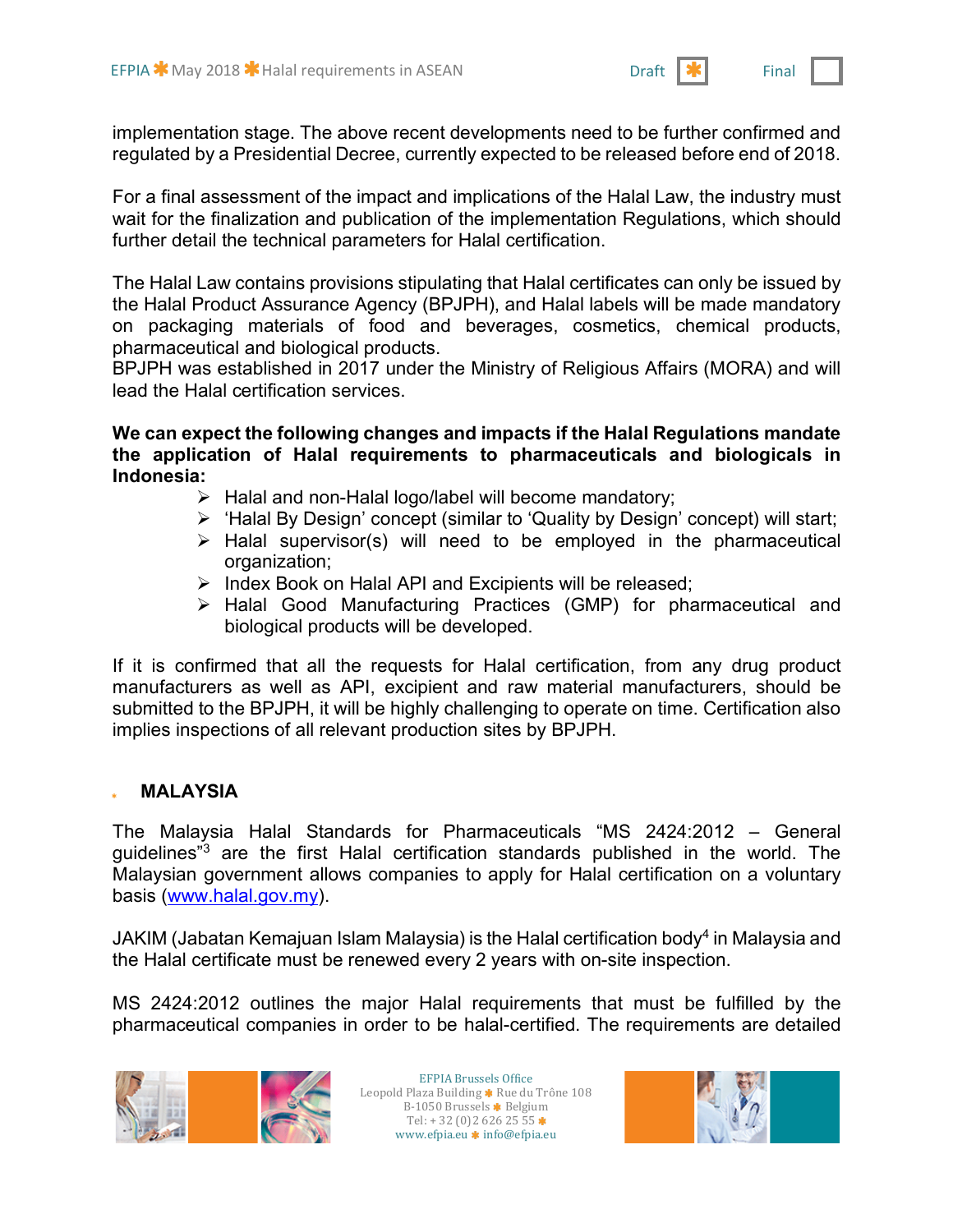into nineteen (19) parts (reference to section 4.). At the top of the list is the requirement on the quality management: the pharmaceutical company shall ensure that the Halal pharmaceuticals are manufactured according to the Halal requirements outlined by the Shariah and Fatwa (reference to MS 2424:2010 (P), 2010b). The Management staff of each company shall ensure that the Halal Assurance System is comprehensively designed and correctly implemented as per the Halal requirements, cGMP and Quality Control (QC). The main control point in the GMP is on the source of materials and utilities that come in contact with the products.

A Halal logo may be displayed voluntarily on the labels of the following product categories, providing that such products have already been registered by the Malaysia regulatory authority, and Halal certified by JAKIM certification body:

- a. Non-scheduled poison (OTC)
- b. Health Supplements
- c. Natural products
- d. Cosmetics

#### **The Halal logo is currently not allowed on the label of registered products of other categories than the ones listed above**.

More recently, in 2017 and 2018 respectively, the Department of Standards Malaysia reached out to the Pharmaceutical and Medical Device companies to get their viewpoints on the revision of the Malaysia Halal Standards for Pharmaceuticals 'MS 2424:2012' to incorporate Halal vaccine requirements, and on the new developed Malaysia Halal Standards for Medical Devices. The Industry's standpoint<sup>5</sup> is to withhold pharmaceutical, biological and medical device products from mandatory Halal requirement implementation, and maintain its voluntary application.

#### **Recommendations**

EFPIA respects people's religion and belief. However, EFPIA believes that the mandatory application of Halal requirements to pharmaceuticals and biologicals poses important public health issues (re-emphasized below):

- Hurdles to patients' access to optimal and affordable health treatment and disease prevention, and in some cases to life-saving drugs (possibly elevating risk to their health conditions);
- Possible withdrawal of products due to high investment, or non-compliance with the Halal certification requirements;
- The role of health care practitioners, who prescribe drugs in the best interest of patients' health, could be jeopardized, as patients may disregard the



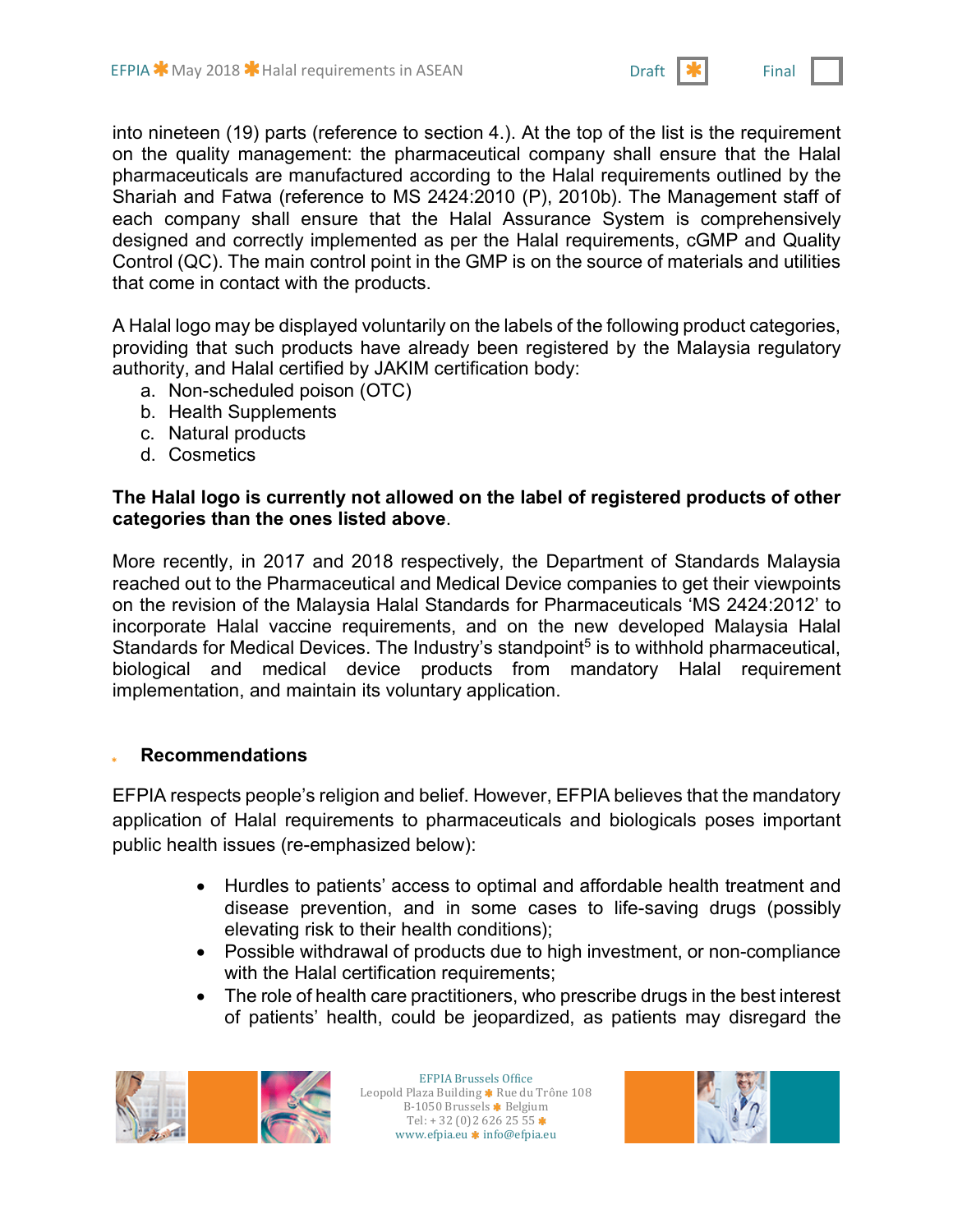practitioner's recommendations to avoid non-Halal certified drugs due to religious sentiments.

Therefore, **EFPIA would like to advocate**:

- **Pharmaceutical and biological products shall be exempted from the Halal requirements.**
- **Alternatively, Halal implementation to pharmaceutical and biological products should be considered on a voluntary basis and should not be mandatory in any case.**
- **Application of a Halal logo should be applied on the pack of Halal certified products on a voluntary basis only. Products which are not Halal certified should not be required to display a non-Halal logo on their packs (though current requirements related to porcine content, in application to the Shariah Law, should be maintained).**

## **3. Glossary**

- **Halal: Halal originates from the Arabic word which means allowed or permissible by** the Shariah Law and Fatwa. When food or goods are described as halal it means:
	- a. neither is nor consist of or contains any part or matter of an animal that is prohibited by Shariah Law for a Muslim to consume or that has not been slaughtered in accordance with Shariah Law and Fatwa;
	- b. does not contain anything which is impure / najs according to Shariah law and Fatwa;
	- c. does not intoxicate according to Shariah Law and Fatwa;
	- d. does not contain any part of a human being or its yield which are not allowed by Shariah Law and Fatwa;
	- e. is not poisonous or hazardous to health;
	- f. has not been prepared, processed or manufactured using any instrument that is contaminated with najs according to Shariah Law and Fatwa;
	- g. has not in the course of preparing, processing or storage been in contact with, mixed, or in close proximity to any food that fails to satisfy paragraph
- BPJPH (Badan Penyelenggara Jaminan Produk): Halal Product Assurance Agency established under the Indonesia Ministry of Religious Affairs (MORA)